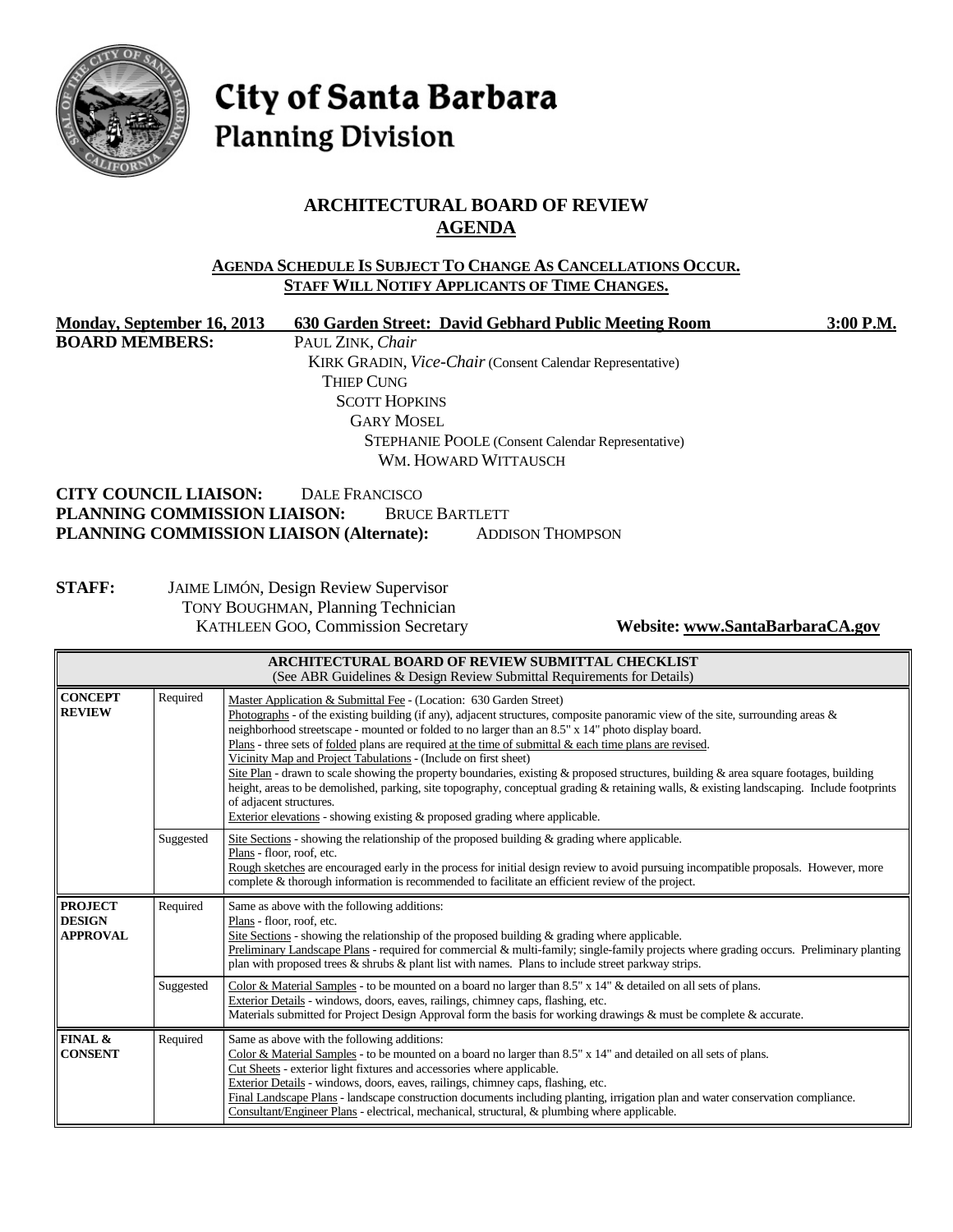**AGENDAS, MINUTES, REPORTS, PLANS & PUBLIC RECORD WRITINGS.** Copies of all documents relating to agenda items are available for review at 630 Garden Street. and agendas and minutes are posted online at [www.SantaBarbaraCA.gov/ABR.](http://www.santabarbaraca.gov/ABR) If you have any questions or wish to review the plans, please contact Tony Boughman, Architectural Board of Review (ABR) Planning Technician, at (805) 564-5470, extension 4539, or by email at [TBoughman@SantaBarbaraCA.gov.](mailto:TBoughman@SantaBarbaraCA.gov) Office hours are 8:30 a. to 4:30 p.m., Monday through Thursday, and every other Friday. Please check our website under *City Calendar* to verify closure dates. **Materials related to an item on this agenda submitted to the ABR after distribution of the agenda packet are available for public inspection in the Community Development Department located at 630 Garden Street, during normal business hours.** Writings that are a public record under Government Code § 54957.5(a) and that relate to an agenda item for an open session of a regular meeting of the ABR and that are distributed to a majority of all of the members of the ABR during the meeting are available for public inspection by the door at the back of the David Gebhard Public Meeting Room, 630 Garden Street, Santa Barbara, CA.

**PUBLIC COMMENT.** The public has the opportunity to comment on any item on today's agenda. The Chair will announce when public testimony can be given for each item on the agenda. Speaker slips are available by the door and should be filled in and handed to the ABR Secretary (adjacent to the window) before the agenda item begins. Please indicate which item you would like to address on the speaker slip and, in your testimony, which portion of the project you will be addressing in your comments. Each speaker is allocated two minutes for public comment due to time constraints. Written public comment letters and emails received prior to the meeting are typically distributed to the ABR at their meeting.

**STATE POLITICAL REFORM ACT SOLE PROPRIETOR ADVISORY.** State law, in certain circumstances, allows an architect, engineer or a person in a related profession who is a "sole practitioner" to make informational presentation of drawings or submissions of an architectural, engineering, or similar nature to the same Board on which they are seated, if the practitioner does not advocate for the project. Full details regarding this exception are posted in the back of the David Gebhard Public Meeting Room and available at the Community Development Department located at 630 Garden Street, Santa Barbara, CA.

#### **PLEASE BE ADVISED**

The following advisories are generally also contained in the City's Architectural Board of Review General Design Guidelines and Meeting Procedures (ABR Guidelines). The specific ABR Guideline number related to each advisory is listed in parenthesis after each advisory. Applicants are encouraged to review the full version of the ABR Guidelines.

- The approximate time the project will be reviewed is listed to the left of each item. It is suggested that applicants arrive 15 minutes early. The agenda schedule is subject to change as cancellations occur. Staff will notify applicants of time changes. (3.2.2)
- The applicant's presence is required. If an applicant is not present, the item will be postponed indefinitely. If an applicant cancels or postpones an item without providing advance notice, the item will be postponed indefinitely and will not be placed on the following ABR agenda. In order to reschedule the item for review, a rescheduling fee will be paid and the applicant must fill out and file a Supplemental Application Form at 630 Garden Street (Community Development Department) in addition to submitting appropriate plans. (3.2.4)
- Substitution of plans is not allowed. If revised plans differing from the submittal sets are brought to the meeting, motions for Project Design Approval or Final Approval will be contingent upon staff review for code compliance. (3.2.4)
- Concept review comments are generally valid for one year. Per SMBC 22.68.110, a project design approval is valid for three years from the date of the approval unless a time extension has been granted or a building permit has been issued. Projects with a valid land use approval will also automatically extend the project design approval expiration date. (3.2.9) An ABR approval does not constitute a Zoning clearance or a Building and Safety Permit.
- All approvals made by the ABR are based on compliance with Municipal Code Chapter 22.68 and with adopted  $\bullet$ ABR guidelines. Decisions of the ABR may be appealed to the City Council. For further information on appeals, contact the Planning Division Staff or the City Clerk's office. Appeals must be in writing and must be filed with the City Clerk at City Hall, 735 Anacapa Street, within ten (10) calendar days of the meeting and which the Board took action or rendered its decision. (3.2.9)
- CEQA Guidelines §15183 Exemptions (Projects Consistent with General Plan). Under this California Environmental Quality Act (CEQA) Guidelines section, projects with new development (new nonresidential square footage or new residential units) qualify for an exemption from further environmental review documents if (1) They are consistent with the General Plan development density evaluated in the 2011 General Plan Program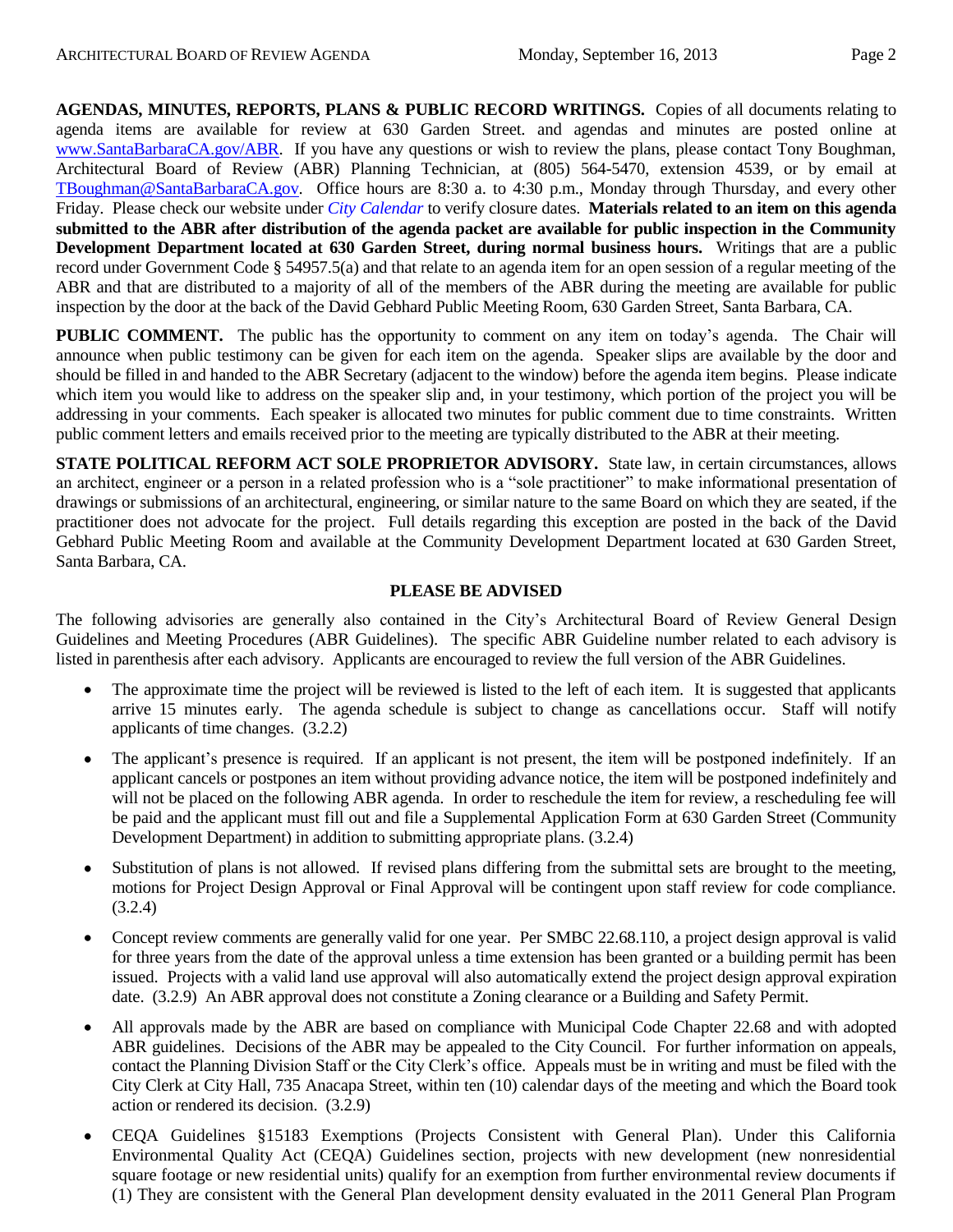**AMERICANS WITH DISABILITIES ACT:** In compliance with the Americans with Disabilities Act, if you  $\bullet$ need special assistance to gain access to, comment at, or participate in this meeting, please contact the Planning Division at (805) 564-5470, ext. 3308. If possible, notification at least 48 hours prior to the meeting will enable the City to make reasonable arrangements in most cases.

### **LICENSING ADVISORY:**

The Business and Professions Code of the State of California and the Municipal Code of the City of Santa Barbara restrict preparation of plans for certain project types to licensed professionals. See ABR Guidelines 2.12 and 3.1.2C for specific information.

### **NOTICE:**

- A. On Thursday, September 12, 2013, this Agenda was duly posted on the indoor and outdoor bulletin boards at the Community Development Department, 630 Garden Street, and online at [www.SantaBarbaraCA.gov/ABR.](http://www.santabarbaraca.gov/ABR)
- B. This regular meeting of the Architectural Board of Review will be broadcast live on City TV-18, or on your computer via [http://www.SantaBarbaraCA.gov/Government/Video/](http://www.santabarbaraca.gov/Government/Video/) and then clicking *City TV-18 Live Broadcast*. Meeting rebroadcast schedule can be found at<http://www.citytv18.com/schedule.htm> An archived video copy of this meeting will be viewable on computers with high-speed internet access the following Wednesday at [www.SantaBarbaraCA.gov/ABR](http://www.santabarbaraca.gov/ABR) and then clicking *Online Meetings.*

### **GENERAL BUSINESS:**

- A. Public Comment: Any member of the public may address the Architectural Board of Review for up to two minutes on any subject within their jurisdiction that is not scheduled on this agenda for a public discussion before the Board. The total time for this item is ten minutes. (Public comment for items scheduled on today's agenda will be taken at the time the item is heard.)
- B. Approval of the minutes of the Architectural Board of Review meeting of **Tuesday, September 3, 2013**.
- C. Consent Calendar of **September 9, 2013**; and **September 16, 2013**.
- D. Announcements, requests by applicants for continuances and withdrawals, future agenda items, and appeals.
- E. Subcommittee Reports.

### **DISCUSSION ITEM**

### **1. AMERICAN INSTITUTE OF ARCHITECTS - URBAN LIVING SANTA BARBARA**

**(3:10)** Presenter: Christopher Mason-Hing, AIA SB Chapter President Elect (The 2013 AIA ArchitecTours, entitled "Urban Living Santa Barbara," will take place on October 5, 2013, and is a walking tour in the downtown of the City with its Housing and Living Amenities. For more information visit: [www.aiasb.com/architecTours2013.cfm.](http://www.aiasb.com/architecTours2013.cfm))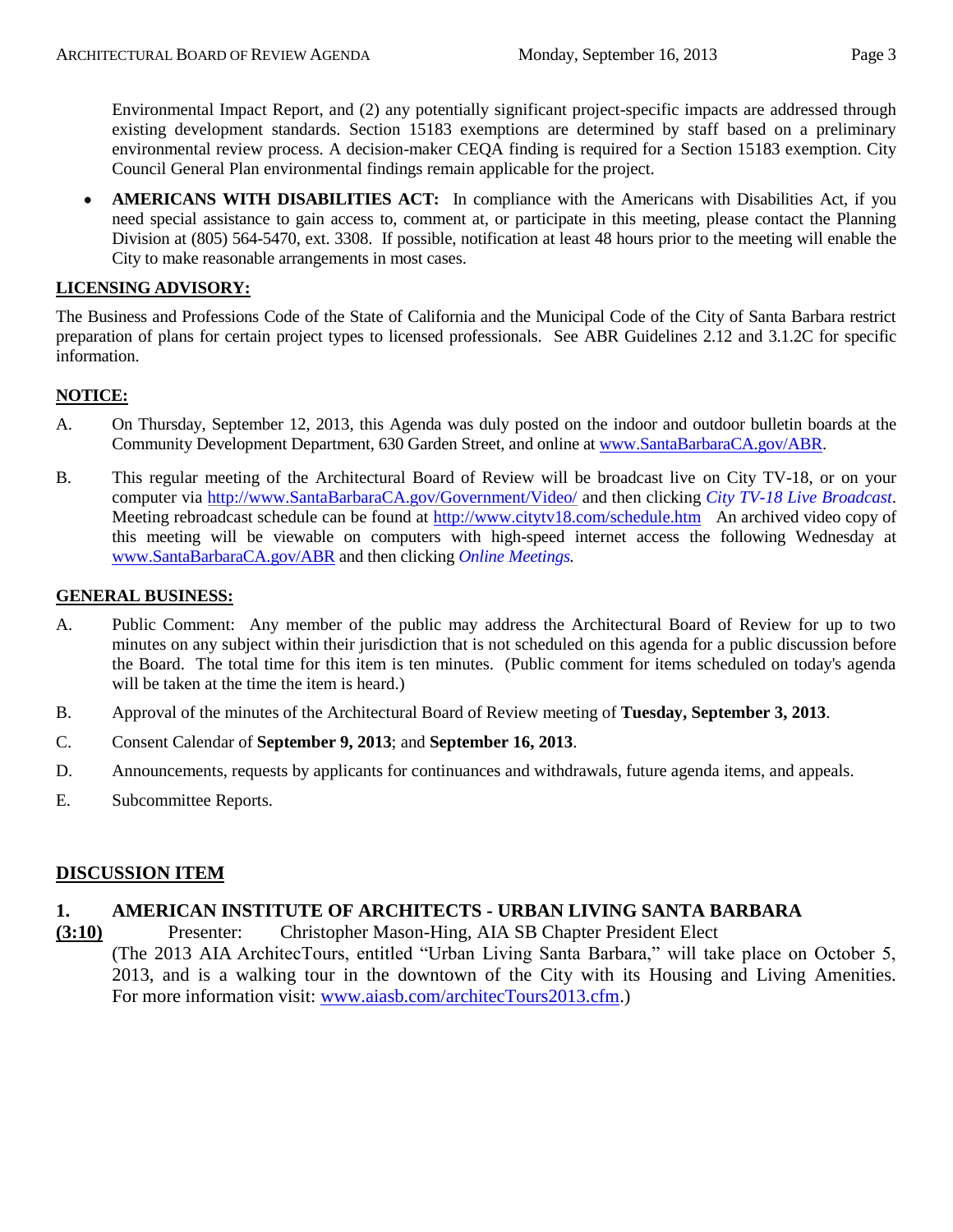# **CONCEPT REVIEW - CONTINUED ITEM**

# **2. 510 N SALSIPUEDES ST C-M Zone**

**(3:30)** Assessor's Parcel Number: 031-222-018 Application Number: MST2013-00212 Owner: People's Self Help Housing Architect: Peikert Group Architects, LLP

(Concept review of a proposal for a new multi-family residential building providing 100% affordable housing. The project is revised to be three stories with 40 units and 46 parking spaces. The project consists of a 42,446 square foot, three-story, 40 unit apartment building with an attached garage with 46 parking spaces on the first floor level and an attached 3,300 square foot community center. Three existing lots will be merged to create one 41,099 square foot property. Staff Hearing Officer review is requested for zoning modifications.)

# **(Third Review. Project Design Approval is requested. Project was last reviewed on July 8, 2013.)**

# **CONCEPT REVIEW - NEW ITEM**

## **3. 3925 STATE ST C-2/SD-2 Zone**

**(4:00)** Assessor's Parcel Number: 051-010-021 Application Number: MST2013-00359 Owner: GRI-Regency, LLC Architect: Brian Cearnal

(Proposal to reconfigure parking lot and add 21 parking spaces in the Five Points Shopping Center parking lot. The proposal includes grading work, accessibility improvements (parking and paths of travel), replacement of existing light fixtures, and an additional trash enclosure.)

**(Comments only, project requires environmental assessment.)**

# **CONCEPT REVIEW - NEW ITEM: PUBLIC HEARING**

## **4. 813 E ANAPAMU ST A-1/E-1/R-3 Zone**

| (4:25) |                            | Assessor's Parcel Number: 029-150-040 |
|--------|----------------------------|---------------------------------------|
|        | <b>Application Number:</b> | MST2013-00365                         |
|        | Agent:                     | <b>Steve Brown</b>                    |
|        | Applicant:                 | John Cuykendall                       |
|        | Designer:                  | Mark Morando                          |
|        | Owner:                     | Whittier Trust Company                |

Whittier Trust Company, Trustee (for Mary Jane Scarlello, Family Trust) (Proposal to re-stripe an existing 10-space parking lot at the rear, construct a new 17-space parking lot, and clarify the as-built conditions on basement and penthouse levels. Also proposed is a new landscape and hardscape plan. There will be 690 cubic yards of grading excavation. This application will address violations identified in enforcement case ENF2013-00357.)

## **(Comments only; project requires environmental assessment.)**